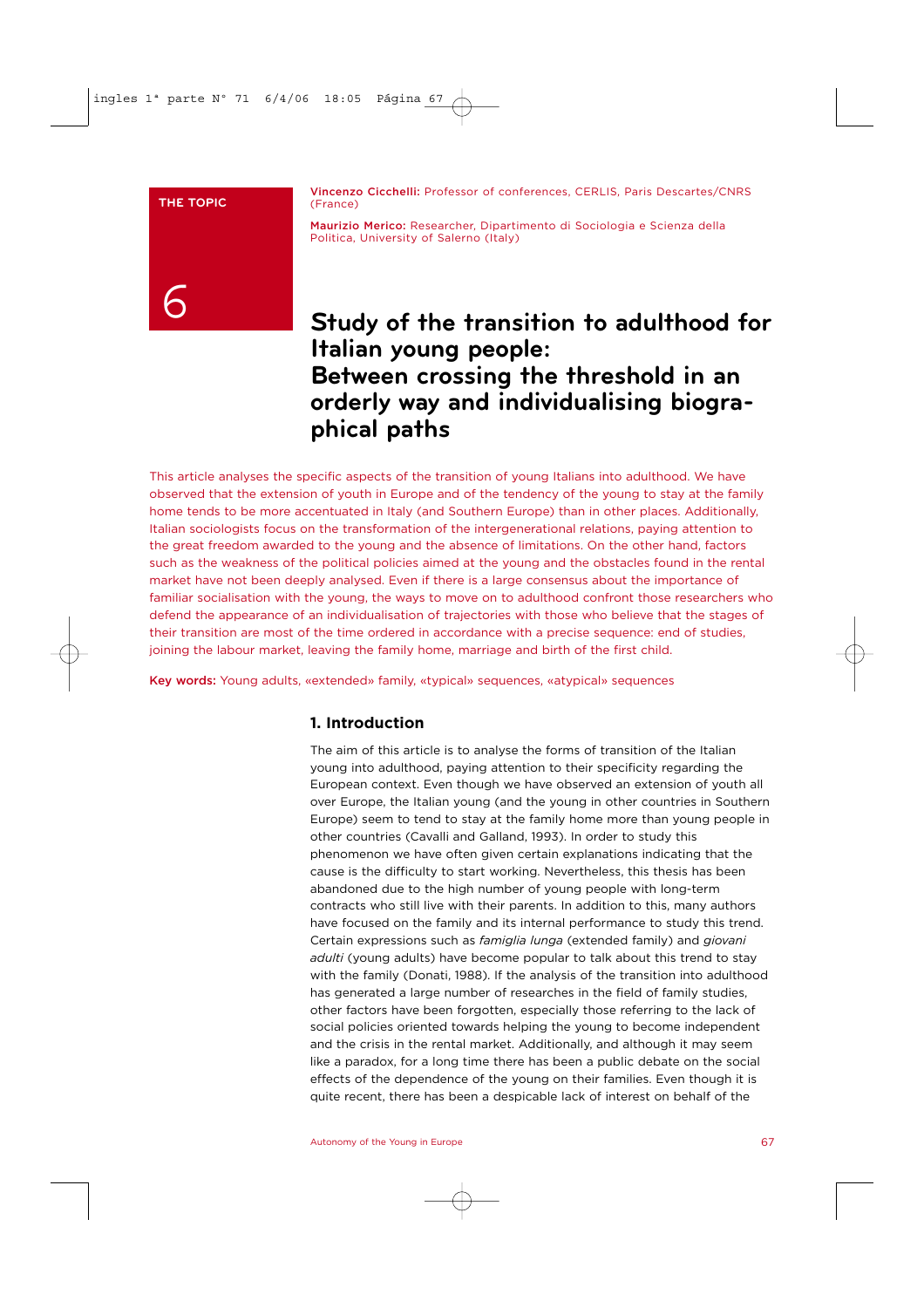Administration and the public powers regarding the analysis proposed by social sciences (Rauty, 1989; Cavalli, 2002).

Having remembered the different versions of the theories about the transition to describe this phenomenon, we will focus on the 5 studies undertaken through questionnaires made by the IARD Research Institute between 1983 and 2000 (1) about other quantitative studies developed by large organisations. It is important to note that, even though they follow the same protocols, the interpretations about the individualisation of the biographical trajectories in the transition to adulthood are different in these researches. On the other hand, there seems to be a wide consensus about the temporary social and demographical consequences of the extension of youth.

## **2. New and old theories about the transition into adulthood**

After a preliminary sociological research phase about youth dedicated to the generational conflict and the forms of juvenile culture (between 1940 and the first decade of 1970), during the last thirty years the matter of transition into adulthood has reached an important place (Saraceno, 1986; Cicchelli and Merico, 2001; Merico, 2002; 2004). We can even state that this focus has managed to attract almost exclusively the attention of youth sociology, although a large part of it tends to be confused with the study of this transition.

It is interesting to note that most studies on this phenomenon have taken a point of view provided by John Modell, Frank Fustenberg and Theodore Hershberg (1976) consisting in studying the step into adult life, analysing the moment when five thresholds are crossed: leaving the educational system, joining the labour market, leaving the family home, marriage and the formation of a new family with the birth of children. From now on the referential figure will be formed by these thresholds. However, these three authors insisted on the fact that event though it is not certain that all people share the same calendar for the transition into adulthood, it seems heuristic to state that each society defines its own rules in relation to adulthood and the way it is reached. These thresholds have been useful on one hand to locate the "sequence" that for a long time characterised its normal paths, that is to say, those paths that were socially acknowledged and legitimate for the transition into adulthood (Hogan, 1978; Marini, 1984) and, on the other, to analyse this step by referring to two axes: the first one is familiar and matrimonial and the second one is educational and professional (Galland, 1990, 2000).

The latest advances in research have emphasised the deep transformations experienced by the entrance into adulthood since the war ended (Hogan and Astone, 1986). This way, we can notice a postponement of the ages to take the step and cross the threshold, thus leading to an extension of youth (Keniston, 1968, 1971). Even though it has followed different temporalities and modes, this phenomenon has ended up by affecting all western countries (Fussel, 2002). More specifically, we are witnessing a significant transformation of the way to move up the ranks towards adulthood: transition along two axes (educational-professional and familiar-matrimonial) will not take place in a synchronised manner, as the first one is taken much

 $(1)$ Special thanks to those in charge of the IARD studies for providing us with the data presented in this article.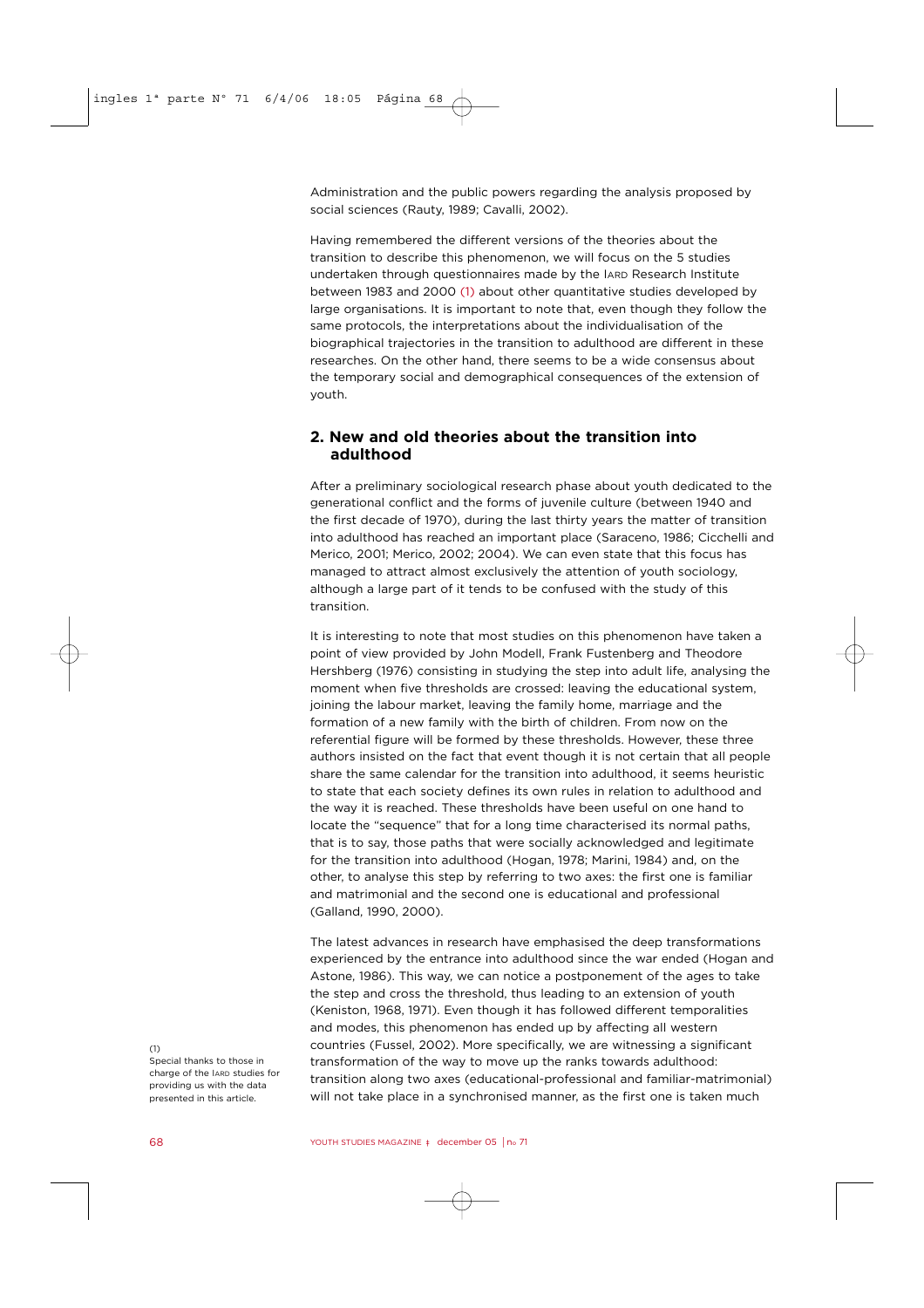earlier than the second one (Modell *et alii*, 1976; Galland, 2000; Iedema *et alii*, 1997). In a more general way, it is obvious that the localisation of a "normal biography" must take into consideration variations in gender, social position and ethnic origins (Pisati, 2002).

Another point of view focuses the attention on the individualisation of the biographical trajectories (Beck, 1986) and the transformations of juvenile temporalities (Leccardi, 2005*a*, 2005*b*). Three elements indicate the impossibility of the social frameworks to determine from now on the individual destinations. Firstly, the increasing division of experiences leads to multiple possible careers. This creates a strong uncertainty regarding the future and can create in the individual the impression that he/she has no control over destiny (Evans and Furlong, 2000). Secondly, the paths can be reversible because crossing the threshold is nothing definite. Individuals can go back and forth between situations that used to be exclusive in the educational-familiar axis or the familiar-matrimonial axis. Some sociologists use the *yo-yo trajectories* to define this constant oscillation (Egris, 2001; du Bois-Reymond and López Blasco, 2004). Thirdly, in this context of great differentiation of social systems, the increase of unemployment, of flexibility and of the lack of connections between training and the labour market, young people can continue at the same time with their education and have a part-time internship or a flexible job, for instance. To sum up, where the sequences and orders were normalised in the *steps to adulthood* now we can see a multiplicity, a reversibility and a simultaneity of the *situations of young adults*.

## **3. Researchers' point of view about the transition into adulthood in Italy**

In the field of Italian youth sociology, studies about the transition into adulthood have a privileged place. This transition has usually identified the paradigm of sequences, either covering the entire  $20<sup>th</sup>$  century or looking at the last 30 years. Even if there is a wide consensus about the delay in leaving home and about the role played by the family in this transition into adulthood, there are certain differences regarding the temporary transformation of life paths. Some state that in Italy too there some more individualised biographical paths, whereas others deny this hypothesis. What is to be emphasised is that fact that both theses are actually opposed, especially regarding data interpretation; however, both resort to the same research guidelines that compare a biographical trajectory to a route along certain limited, ordered and exclusive stages.

#### **3.1. A century of transitions into adulthood**

Since 1997 few longitudinal studies have been made amongst Italian families (ILFI). These data allow us to analyse the transformation of the rhythm of transition into adulthood in this country during the 20<sup>th</sup> century (Schizzerotto, 2002). Here we have proved (Table 1) that not all classical indicators of this transition (the leaving home factor has not been considered) follow the same evolution when the data are compared for the group of Italians born between 1910 and 1927 and those born between 1958 and 1967. Both in the case of men and women, the axis of training and professions follows a linear growth: the average age to leave the educational system and the average age to join the labour market go up irregularly (2)

(2)

These results only converge taking into account working women, as the average figure for the entire female population shows non-linear movement in growth and a reduction of the addition into the labour market.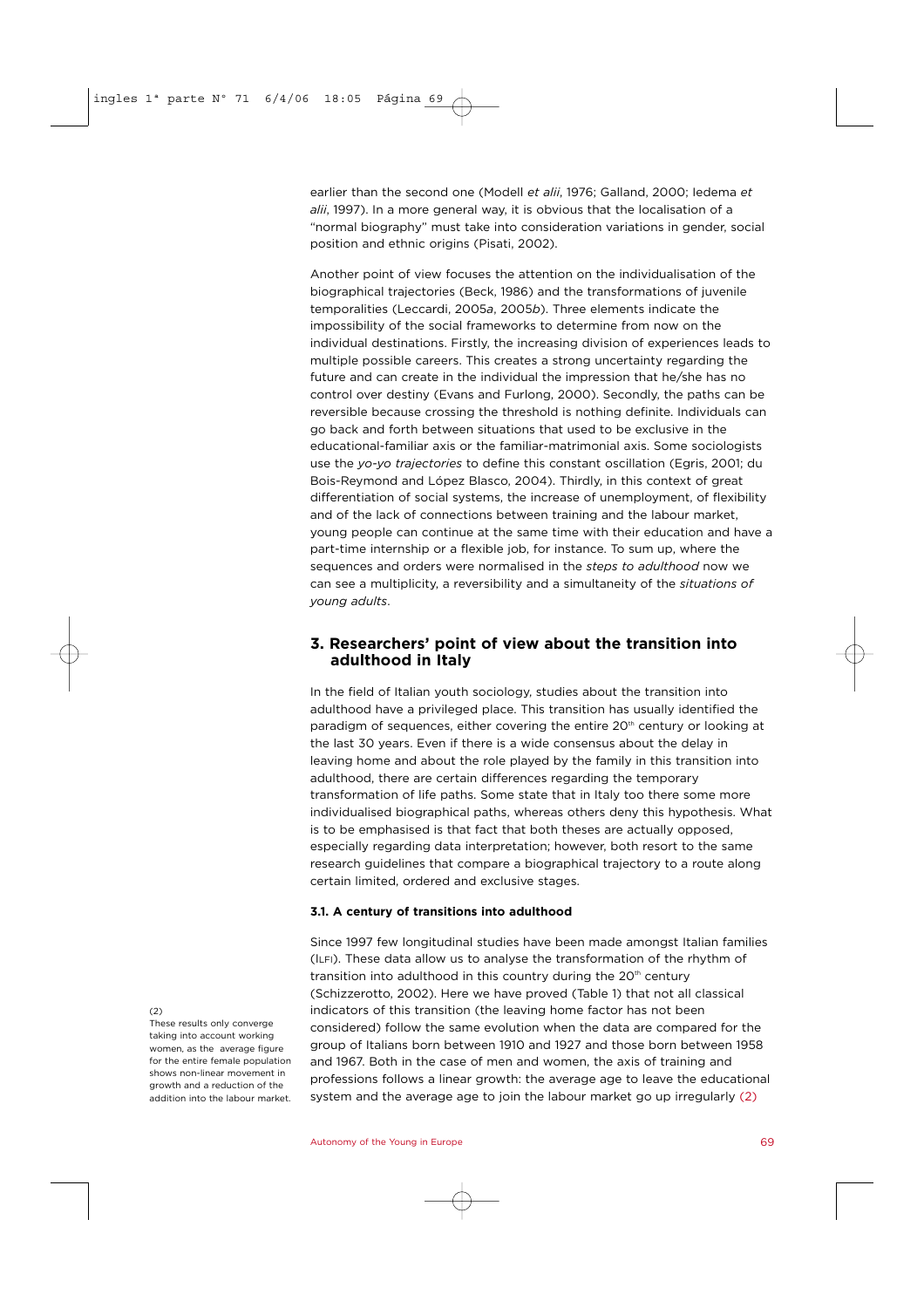On the contrary, the marriage and familiar axis takes a U-shaped curb. Until 1950 the age for marriage and birth of the first child went down. Then, these two factors started to be postponed.

|         |                                | (per generations and sexes). |                                     |        |                               |       |                                        |       |
|---------|--------------------------------|------------------------------|-------------------------------------|--------|-------------------------------|-------|----------------------------------------|-------|
|         | Average age to<br>leave school |                              | Average age to get<br>the first job |        | Average age to<br>get married |       | Average age to<br>have the first child |       |
|         | Men                            | Women                        | Men                                 | Women* | Men                           | Women | Men                                    | Women |
| 1910-27 | 12.1                           | 10.7                         | 15,8                                | 15.7   | 28,6                          | 24.8  | 30.5                                   | 26,5  |
| 1928-37 | 13,7                           | 11,2                         | 16,6                                | 17,6   | 28,2                          | 24,4  | 30,2                                   | 26,3  |
| 1938-47 | 15.1                           | 13.6                         | 17.4                                | 18.2   | 27.2                          | 23.8  | 29.1                                   | 25,6  |
| 1948-57 | 18.1                           | 15.7                         | 18.8                                | 18.7   | 26.6                          | 22.9  | 29.0                                   | 25,0  |
| 1958-67 | 18.7                           | 18.1                         | 20.2                                | 19.6   | 28.5                          | 24.8  | 31.9                                   | 28,3  |
| 1968-79 | 19.6                           | 19.7                         | 21,5                                | $* *$  | $***$                         | $***$ | $***$                                  | $**$  |
| Total   | 17.3                           | 15,1                         | 19.4                                | 18.5   | 27.8                          | 24.4  | 30.2                                   | 26,5  |

## Table 1. **Average age to obtain the diploma, get the first job, marry and have the first child**

Source: Pisati, 2002

\* These data refer only to women who have had at least one job.

\*\* There are no data because over half of the interviewed did not have to cross a threshold subjected to studies.

If young Italians choose now to postpone their entry into adulthood in the familiar aspects it is due to the comparison with the generations born after World War II. These data allow us to make another comment. Taking as an indicator the "width" (3) of youth, the U-shaped curb followed seems to weaken the thesis according to which the extension of this stage of life is a phenomenon connected to current times; on the contrary, we could also suggest the hypothesis that the extension of youth is a feature of the periods of recession, whereas we can see a shorter duration throughout the period of economic growth and social welfare (Pisati, 2002).

## **3.2. The long stay of the young at the family home**

The trend to postpone the entrance into adulthood appeared in the mid- $20<sup>th</sup>$ century becomes confirmed when we bear in mind the studies collecting data for more recent groups. To begin with, let's refer to the studies undertaken by the IARD Institute. (4) In addition to this, from the 80s, including the generations born at the end of the 50s, we can see a postponement of the adult age applicable to all indicators (Table 2). Up until the age of 20, young Italians who leave the educational system form a minority that becomes steadily reduced from the age of 30. Within the next age group (20-24), the percentages of those who stay in higher education are globally stable and are different in the next age group: it is also true that in the year 2000, 12.5% of those over 30 still continued to receive training. This comes to show that the age to enter the labour market is postponed and that a fourth of the young people over 30 admits not having had a job yet (Buzzi, 2002).

Leaving the family home is being gradually postponed: in the year 2000 only 3 out of every 10 young people had left home between the ages of 25 and 29, whereas in 1992 the percentage was 40%. Also, almost a third of those young people between the ages of 30-34 lived with their parents when the last survey was done. There is an observable difference between the behaviours shown by Italian young people and their peers, who leave earlier in other continental and Northern European countries, but behave similarly to young people in other Southern European countries (Chambaz, 2001;

#### $(3)$

«Width» here indicates the period between the average age to leave school and the average age to have the first child (Pisati, 2002).

#### $(4)$

This institute has been doing a study every four years since 1983 through a questionnaire about the situation of the young in Italy (Cavalli *et alii*, 1984; Cavalli-de Lillo, 1987; 1992; Buzzi, Cavalli and de Lillo, 1996; 2000). The interviewees were aged between 15 and 24 for the studies carried out in 1983, 1987 and 1992; aged between 15 and 29 in 1996 and aged between 15 and 34 in 2000.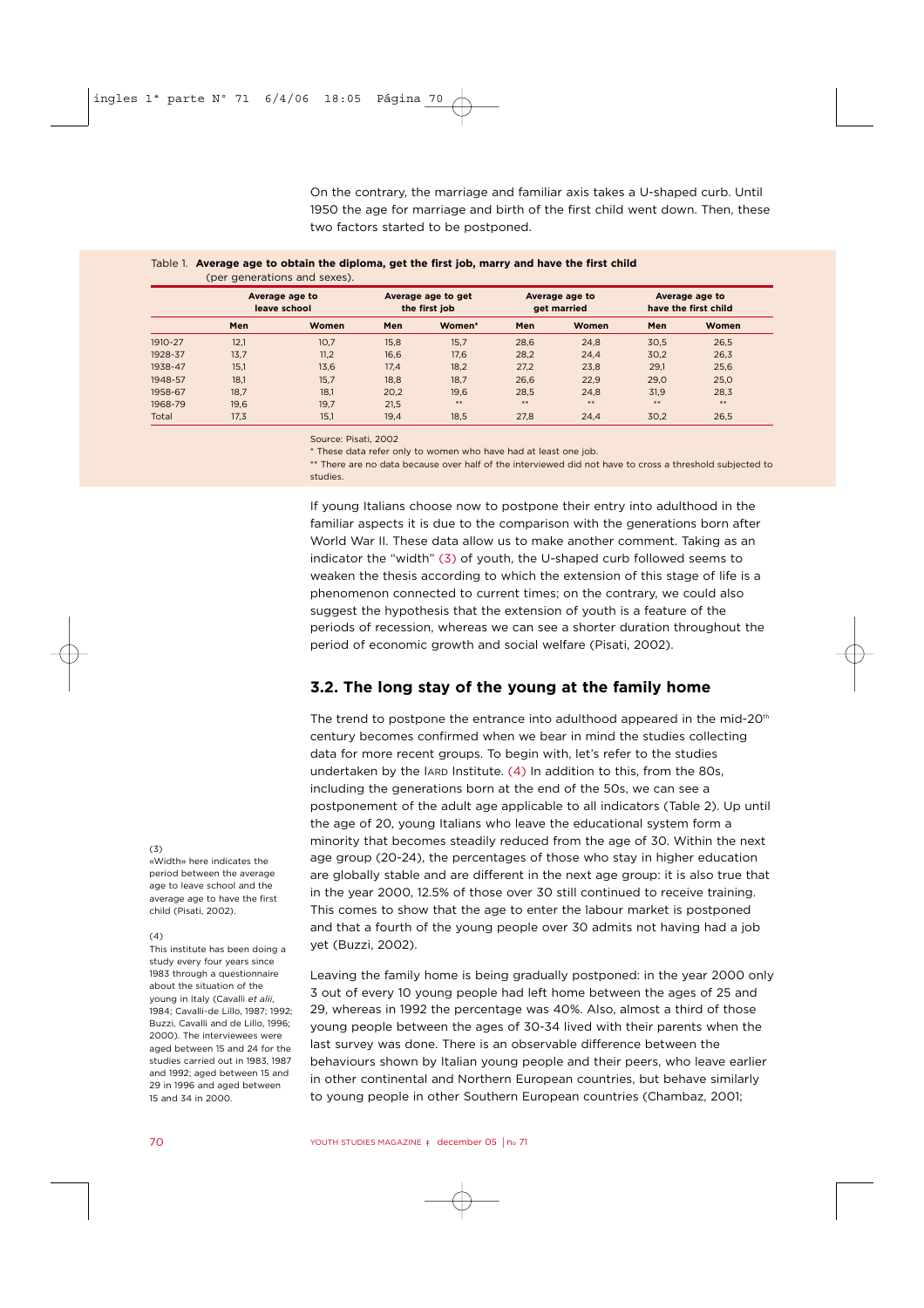Corijn and Klijzing, 2001). These data about leaving the family home late are confirmed in this section dedicated to Italy in the retrospective study entitled *Family and Fertility Survey* (FFS): from the 1946-1950 group to the 1961-1965 group, the average age to leave home goes from 24.6 to 27.1 in men and 22.8 to 25.2 in women (Billari and Ongaro, 1999). From the second half of the 50s, men have been the ones to postpone leaving home and women followed five years later. Regarding those people born between 1946 and 1975, both in men and women, the postponement coincides mostly with the formation of a family. In 1995, three quarters of those who had left did it because they started having their own families: 10% for professional reasons, 9% for educational reasons and 7% for other reasons.

As opposed to other countries where the opposition between saying at home and residential independence loses little by little its pertinence due to its morphological complexity (Cicchelli, 2001*a*), in Italy it is still alive. Leaving the family home is done as one gets married and young Italians go straight from living at home to having their own family, without experimenting and living on their own or with a partner in an independent home (Ongaro, 2001; Rusconi, 2004). According to a study done by the *Istituto di Ricerche sulla Popolazione* (IRP) in 1998, those males aged 20-34 living on their own only totalled 5%, a percentage that in the case of women totalled 3%. These proportions vary notably when referring to those young people with jobs (6% and 5%, respectively). Cohabiting with friends hardly ever takes place: 2.5% of males and 2% of females (Bonifazi *et alii*, 1999). Also, unmarried couples are not common (Castiglioni, 1999), as Italians prefer marriage as a means to get together (Angeli, Pillati and Rettaroli, 1999). Data issued by the IARD confirm these dominating models as a transition from the family to the creation of another new family without any other form of cohabiting in between, which shows a reduction in the number of young marriages in Italy (Buzzi, 2002).

This way we understand that almost four out of every ten people interviewed had not had any children yet. Also, «estimated in general terms, but probably very efficient ones, if the transition of the three stages is an indicator that one has reached the category of an adult, then we must consider that 98% of Italians aged 18-20, 94% aged 21-24, 73% aged 25-29 and 35% aged 30-34 are *not* adults» (Buzzi, 2002, p. 27). The analysis of these data allows us to confirm the hypothesis according to which during the last 30 years there has been a postponement of the ages to cross the threshold in Italy too and therefore youth is extended. More specifically, here we can see not only a sliding in the crossing of the threshold, but also a re-structuring process: between 1996 and 2000, the time needed to find a job after leaving school was shortened, whereas the time to join the labour market and have a family was extended.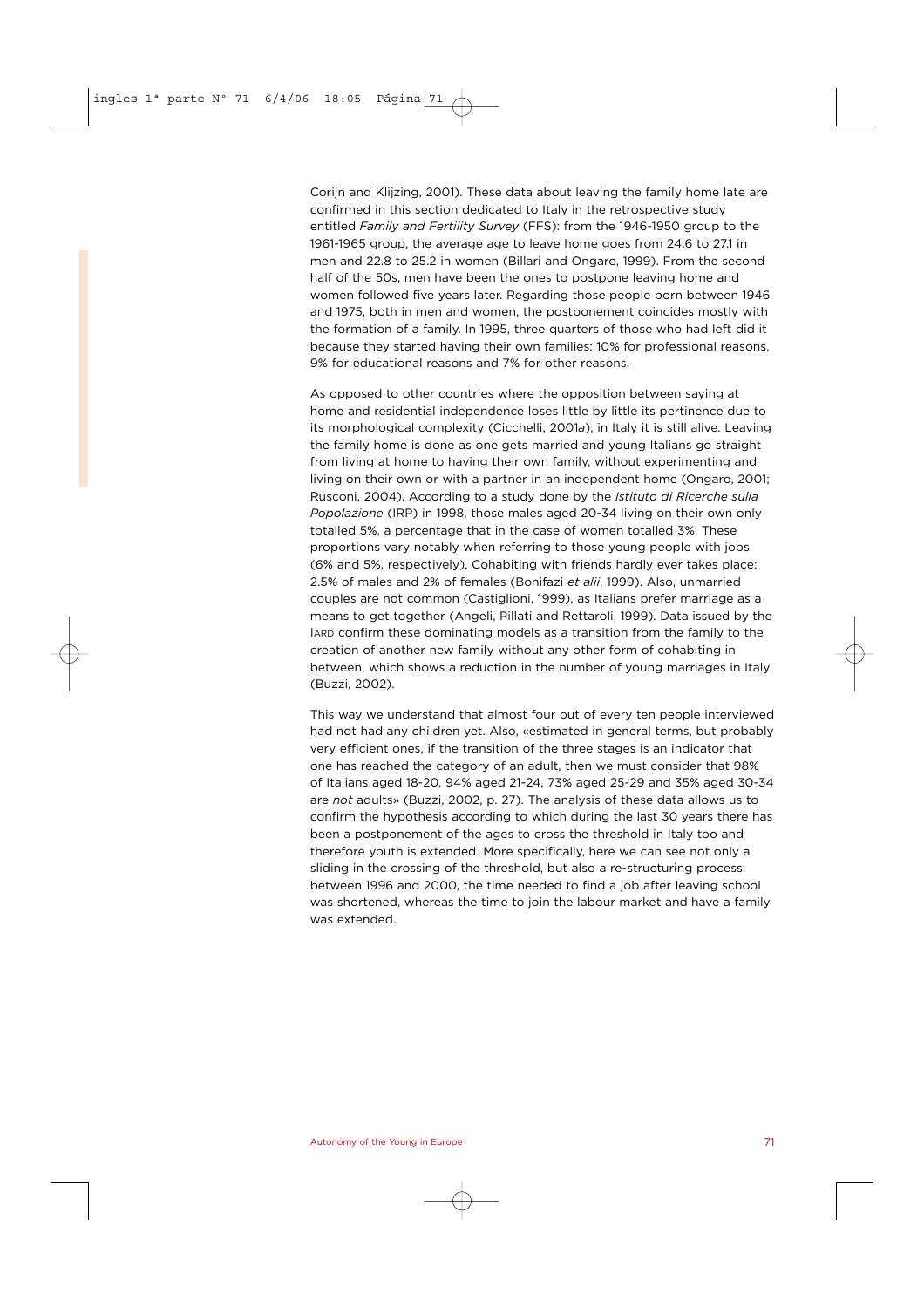| Table 2. Postponement of the entry into adulthood (% of interviewees crossing the threshold). |                                  |             |             |             |             |  |  |  |  |  |
|-----------------------------------------------------------------------------------------------|----------------------------------|-------------|-------------|-------------|-------------|--|--|--|--|--|
| Stages of transition                                                                          |                                  |             |             |             |             |  |  |  |  |  |
|                                                                                               | 15-17 years                      | 18-20 years | 21-24 years | 25-29 years | 30-34 years |  |  |  |  |  |
|                                                                                               | Leaving the educational system   |             |             |             |             |  |  |  |  |  |
| 1983                                                                                          | 16,7                             | 39,4        | 46,1        |             |             |  |  |  |  |  |
| 1987                                                                                          | 11,0                             | 30,8        | 44,6        |             |             |  |  |  |  |  |
| 1992                                                                                          | 5,6                              | 25,8        | 38,0        | 53,1        |             |  |  |  |  |  |
| 1996                                                                                          | 7,2                              | 32,1        | 49,7        | 75,6        |             |  |  |  |  |  |
| 2000                                                                                          | 6,8                              | 29,8        | 49,2        | 70,9        | 87,5        |  |  |  |  |  |
|                                                                                               | Insertion into the labour market |             |             |             |             |  |  |  |  |  |
| 1983                                                                                          | 5,4                              | 18,1        | 29,7        |             |             |  |  |  |  |  |
| 1987                                                                                          | 4,6                              | 15,6        | 32,7        |             |             |  |  |  |  |  |
| 1992                                                                                          | 4,6                              | 15,1        | 35,0        | 49,7        |             |  |  |  |  |  |
| 1996                                                                                          | 1,5                              | 10,7        | 26,6        | 43,9        |             |  |  |  |  |  |
| 2000                                                                                          | 2.3                              | 21,2        | 39,2        | 57,4        | 74,1        |  |  |  |  |  |
|                                                                                               | Leaving the family home          |             |             |             |             |  |  |  |  |  |
| 1983                                                                                          | O,1                              | 2,3         | 13,5        |             |             |  |  |  |  |  |
| 1987                                                                                          | O,3                              | 2,5         | 12,5        |             |             |  |  |  |  |  |
| 1992                                                                                          | 0,0                              | 3,0         | 10,2        | 39,0        |             |  |  |  |  |  |
| 1996                                                                                          | 0,0                              | 2,4         | 8,5         | 36,2        |             |  |  |  |  |  |
| 2000                                                                                          | 0,3                              | 2,4         | 6,1         | 30,3        | 67.7        |  |  |  |  |  |
| Marriage/cohabiting                                                                           |                                  |             |             |             |             |  |  |  |  |  |
| 1983                                                                                          | 0,0                              | 20,2        | 20,2        |             |             |  |  |  |  |  |
| 1987                                                                                          | O,1                              | 15,3        | 15,3        |             |             |  |  |  |  |  |
| 1992                                                                                          | 0,0                              | 11,4        | 11,4        | 35,5        |             |  |  |  |  |  |
| 1996                                                                                          | 0,0                              | 6,8         | 6,8         | 31,9        |             |  |  |  |  |  |
| 2000                                                                                          | 0,3                              | 4,8         | 4,8         | 23,7        | 61,9        |  |  |  |  |  |
|                                                                                               | Birth of the first child         |             |             |             |             |  |  |  |  |  |
| 1983                                                                                          | 0,0                              | 12,2        | 12,2        |             |             |  |  |  |  |  |
| 1987                                                                                          | 0,4                              | 10,4        | 10,4        |             |             |  |  |  |  |  |
| 1992                                                                                          | 0,0                              | 5,0         | 5,0         | 20,6        |             |  |  |  |  |  |
| 1996                                                                                          | 2,0                              | 5,0         | 5,0         | 21,6        |             |  |  |  |  |  |
| 2000                                                                                          | 0,0                              | 3,0         | 3,0         | 12,2        | 45,2        |  |  |  |  |  |

Source: Buzzi, 2002, 26

## **4. From juvenile unemployment to relationships: the extended family**

How can we explain this extension of Italian youth and, especially, the postponement of leaving the home? There is no doubt that there are some factors in Italy like in other European countries, such as the extension of education and democratisation of higher education, greater precariousness in jobs and uncertainty in the labour market, a transformation of the intergenerational relations - in the sense that authority has been weakened and a greater margin for young people to manoeuvre (from Singly, 2000; Cicchelli, 2001*b*; from Singly and Cicchelli, 2003; Biggart *et alii*, 2004).

The particularly high proportions of youth unemployment, especially amongst young women and in the southern regions of the country (Pugliese, 1992; Cortese, 2000), make us take this factor into consideration; however, there are four other considerations that encourage researchers to look for other explanations. Firstly, the postponement of the age to marry and have the first child is usually more common in the richest Italian regions (Buzzi, Cavalli and de Lillo, 2002). Secondly, 40% of youngsters living at home admit that they have a job (Bonifazi *et alii*, 1999; Facchini, 2002). Thirdly, two fifths of those people interviewed for the IARD study believe that their salary would be enough to live in an independent flat, but only 23% of them declared having attempted to do this (Facchini, 2002). Lastly, in 1998, the most popular sentences repeated by one out of every two Italians who lived at the family home (aged 18-34) was «I'm fine this way and I still have my autonomy». Only 17% of the interviewees justified their stay because they did not have a paid job (Carrà Mittini, 2001).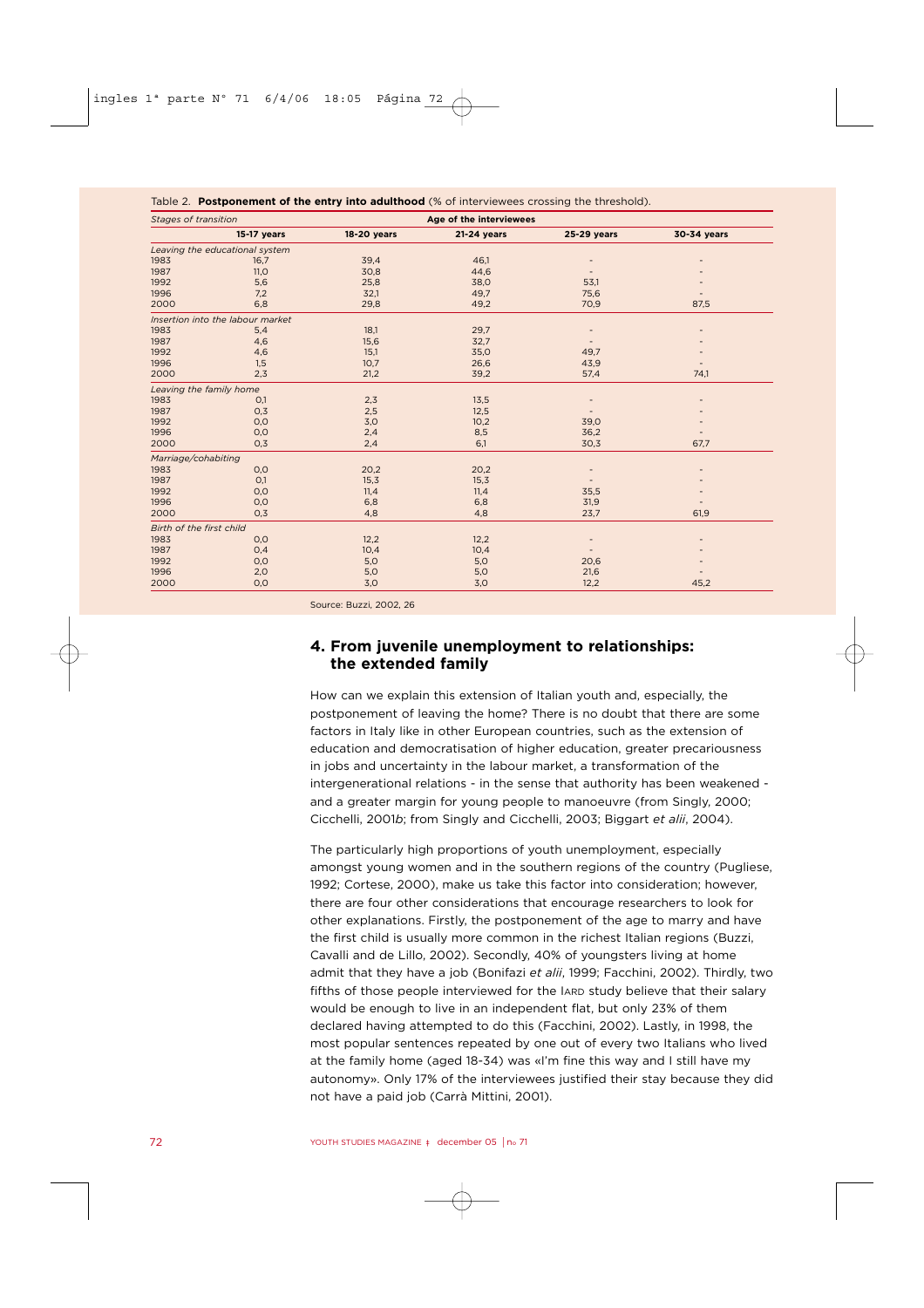This is why we understand that sociologists look at how the familiar sphere works. From this point of view, from adolescence and as long as the individual belongs to the family, it is understood that familiar socialisation is a process for the insertion of the younger members in the generations, in a process that witnesses a complex *association* both for parents and children, and which demands reciprocal support. Researchers have shown an interest in the ways young people and their parents interact, and the territory that the latter dominate in their families (Scabini and Rossi, 1997). The reconsideration of intergenerational relations can be understood well provided the broad freedom margins that young adults have and their low levels of participation in house work (Facchini, 2002). More specifically, the proportions of young people who can have friends over, choose their friends without their parents' opinion and choose the places they usually go to total 80%. There are, however, certain differences in gender, age and place of residence, but the image suggests a great freedom to move both in the domestic environment and the public scope. The more freedom, the greater proportion of young people who are happy to stay with their parents. The implication of young people in domestic life is quite low, especially for men: less than three out of every ten men take part in tasks like shopping, cooking, ironing, running errands and doing paperwork (Facchini, 2002, 176). Also, the financial contribution made by those who have a job to the family budget is quite limited. We must not forget that there is a large number of young people who want to continue living at home due to socio-economic reasons, but in the case of other young people it is due to the family atmosphere (Scabini and Cigoli, 1997).

We could possibly ask ourselves whether there is an alternative to the model of the extended family, but the answer is no. However, the last study done by the IARD proves that the marginal situation must not be forgotten. We still have an early abandonment of the family home and marriage, basic elements of the *traditional* Italian model of transition into adulthood. (5) These behaviours refer quite frequently to young people who belong to lower classes, live in small villages and start working soon. Additionally, we have already seen that there are some young people who live in their own homes but are not married yet (Facchini, 2002). This is the case especially of young people belonging to the middle and upper classes of Italian society who live in the urban centres of the central and southern regions. It is obviously too late to know whether this new behaviour will become an alternative to the extended family, in which case it would be an intermediate stage between the traditional and future models.

## **5. «Typical sequences», «atypical sequences»**

Has the extension of youth brought a modification in the calendar of transition into adulthood? Some authors calculate that this transition is made in Italy according to a strictly ordered itinerary: «the ideal route towards the obtention of autonomy in Italy is formed by several stages: first, the end of studies and joining the labour market and then marriage. This group of events tends to form today, more than ever, a succession following a strict chronological order, with a more linear and less flexible model of transition into adulthood compared to other countries» (Decanini and Palomba, p. 10). Two sources can be mentioned confirming the existence of a «normal biography» formed by sequences and followed by

#### $(5)$

However, historical demography studies have shown that it is difficult to speak about an Italian model of an age to get married, due to great regional differences (Rettaroli, 1992).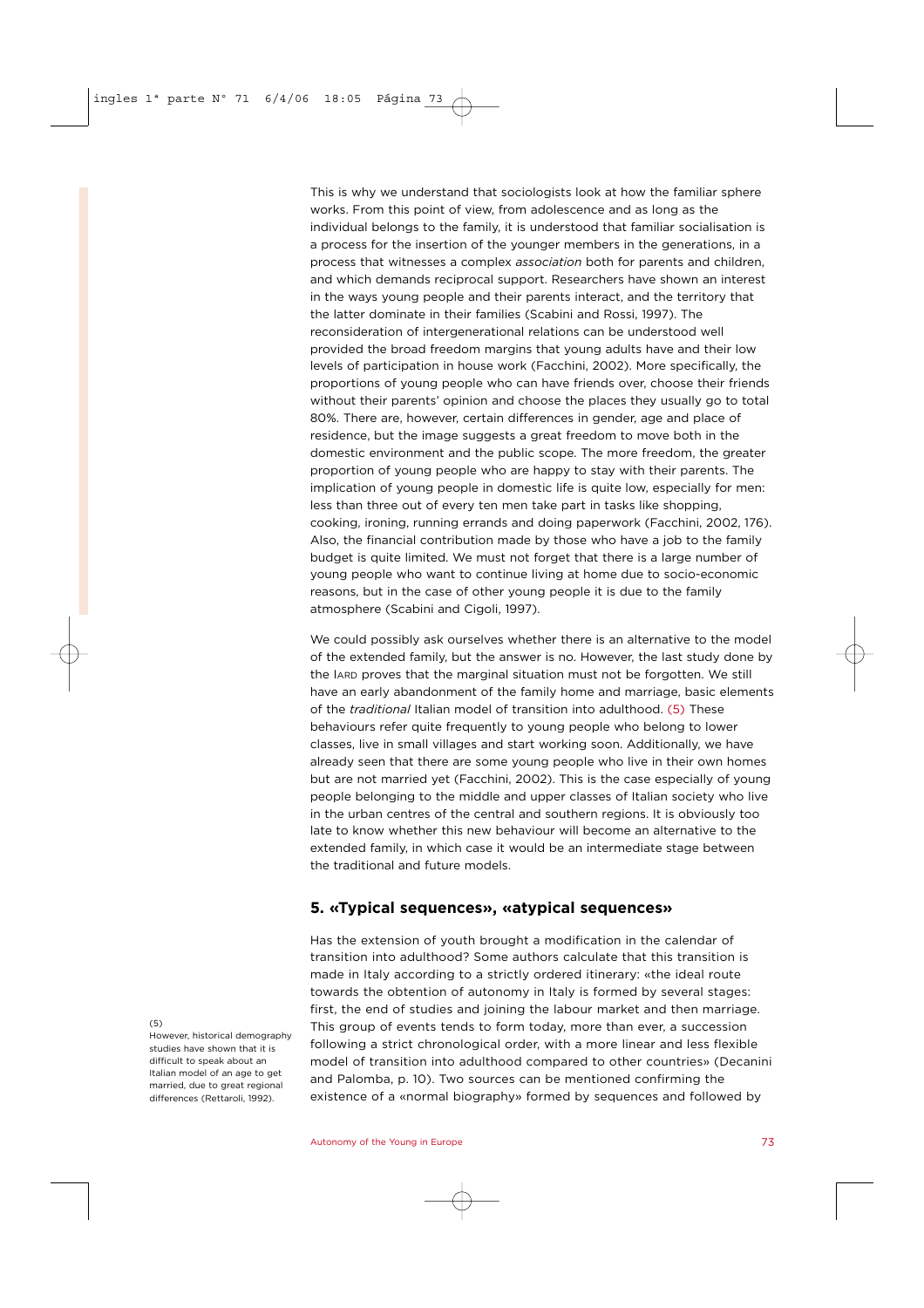most young people. The first one corresponds to the analysis of the groups proposed by the ILFI. The latter has tried to check effectively whether, as decades go by, the itinerary that begins at the end of studies, followed by the addition into the labour market and completed with marriage and the birth of their first child has always followed the same order. The «typical sequences» are those paths that respect the previously mentioned calendar and the «atypical sequences» are the remaining cases. This way we compare the groups of male Italians born between 1910 and 1927 with the rest until 1958-1962, and it becomes obvious that the set of typical sequences is the most important one: even though they might vary a little, their values match around seven out of every ten cases. In the case of women, it is confirmed that the dominant model is the one respecting the calendar although bearing in mind that this distinguishes their paths from those of males', the percentage of typical sequences grows significantly and regularly: from 21% in the case of women born before 1927 to 33% in the case of those born between 1958 and 1962. This increase is due especially to the fact that more women have joined the labour market before continuing with their studies (and therefore, before marrying and having children) (Pisati, 2002, p. 136). The second source corresponds to a second use of data issued by the IARD. Excluding those individuals who have not crossed any thresholds, the percentage of those who have managed to follow a regular path or are currently doing so totals 53.2% in the case of men and 45.3% in the case of women. 10.7% of men and 18.8% of women follow a regular path.

Besides this dominating model, however, we can also confirm some important elements that prove a transformation of the paths into adulthood, which have become more individualised. Firstly, and should circumstances remain the same, the more discriminatory variable about accessing adult life following an «atypical» path is the school diploma. Having a *laurea* diploma (equivalent to four or five years of higher education, depending on the degree) increases these chances by 30% in men. In the case of women, it is by 44% (Pisati, 2002). Also, some answers to the IARD questionnaire are valuable indicators of a modification in the postponement of the future, as people seem to award greater importance to having an open future and the modifiable options: thus, 7 out of every 10 people interviewed considered the final options as a risk («one has to leave many doors open in life») and 6 out of every 10 think it is possible to go back and change («even the most important choices are never valid forever, you can always go back»). On the other hand, the multiplicity of situations experienced by the young is translated into the possibility of a plural definition: thus, 15% of workers living with their parents define themselves a students, as well as 21% of those who live with their new family but do not have a job, and 9% of those in the same situation but working. A qualitative study done by Monica Santoro (2004) confirms that these data indicate through certain factors the level of simultaneity of the situations experienced and how the consequences are reversible. In the Italian scope, which was characterised some years ago by a wide range of training possibilities, young people tend to take over intermediate positions between youth and adulthood that include several conditions of the labour markets as well as the training options.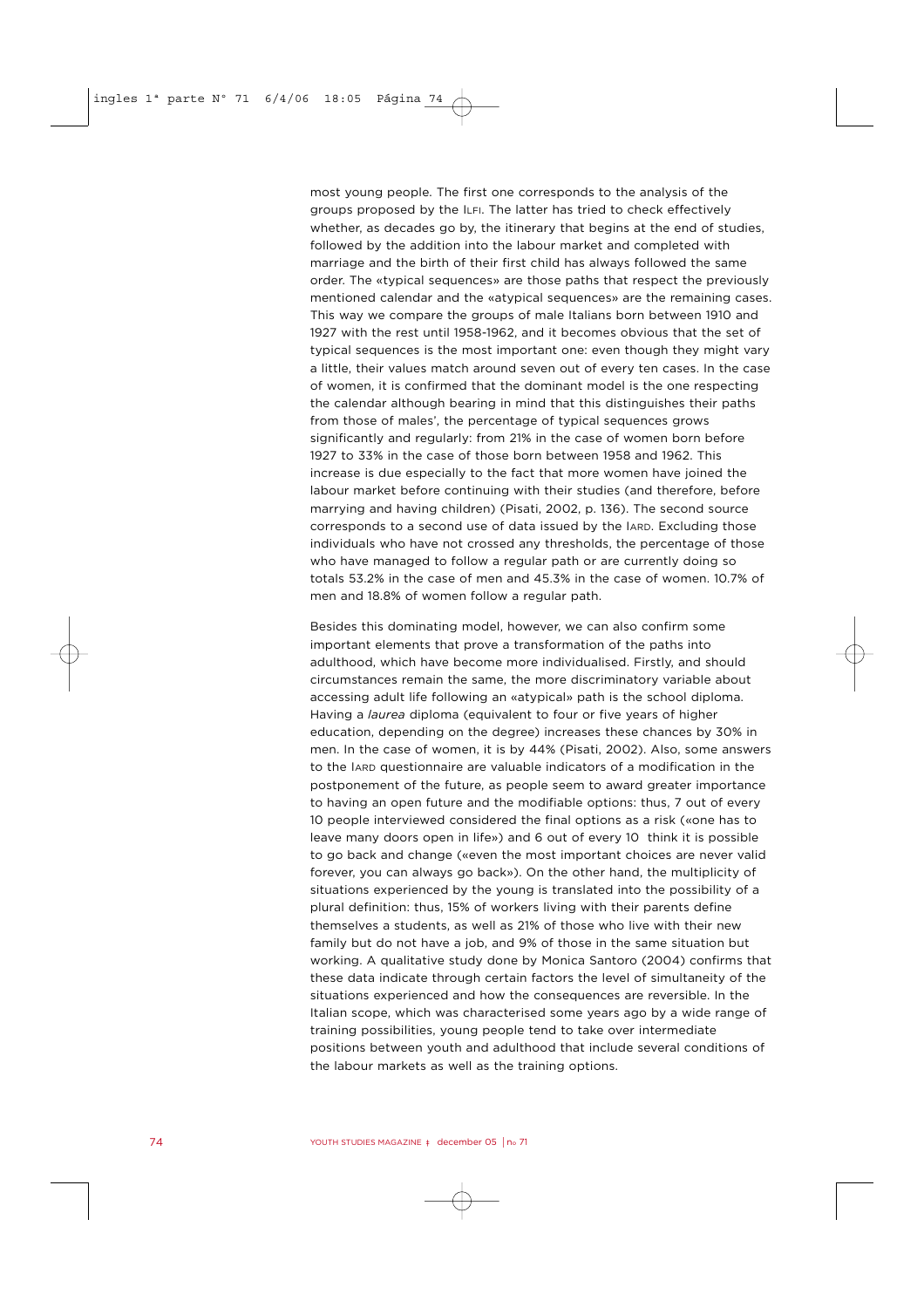## **6. Fears shown by researchers and weak points of the social debate**

In Italy the world of research is trying to encourage the social debate on the effects of this extension of the dependence of the young on their parents, as the Italian media seem not to care much about this matter. They focus on adolescence and more brutal forms of violence (including the frequent parricides appeared in the press) or more bewildering types of apathy.

When we talk about the means that young people must be provided with to help them become a resource for the future society, we refer to the traditional agent in charge of Italian youth: the family. The State does not take part in this debate due to the weakness of family policies since the Republic began and the marginal role of the public powers in the definition of private life. If we try to summarise the main changes of the family rights known in Italy during the 70s (like in other European countries), we will see that the Italian State participates less than its peers from continental Europe in the categorisation of private life (Saraceno, 1998). This can be clearly seen in the fact that family aids are less generous (Lévy, 1998). Even if the fecundity rate in Italy is the one of the lowest in the world and this has been debated by many demographers (Dalla Zuanna, 2000), there has been no support to correct this situation.

The subject of young adults is posed in connection with this problem regarding the birth rate, as a later entry of women into maternity has negative consequences on their final descendants (Palomba, 1999). In Italy, most women have a child after getting married, as cohabiting outside wedlock is not common and people hardly ever leave home before getting married (De Sandre, Pinelli et Santini, 1997). That is why it is about addressing natality in the framework of a wider debate on relations between generations. Provided that the family is one of the resources needed to move into adulthood, it becomes an ambivalent institution. As there are no other regulating institutions and mechanisms, it is the only one providing material and identifying solid resources, and it is assigned the tasks of socialisation and material, emotional and symbolic support. Therefore, at the same time we have the formation of a joint association between parents and children based on dialogue and a reciprocal attention at the time that large complexities arise regarding the social effects of this approximation. Many fear that an excess in family will prevent a generational separation and influence young people's capacity to become integrated in the world of adults and parents to put a deadline to their socialisation task (Cavalli, 1997; Scabini and Rossi, 1997). If a family is too welcoming it may not offer the young the conditions they need to reach definite independence levels. Those young people who are not able to reach a real *generational transition* guaranteeing their access to the parent category live in this state of social ungravity without having to worry about the risks behind an intergenerational change. These issues are framed in a more general diagnosis about the weakening in relation with the future, the absence of a project amongst the young and how they fall back on the present. (6)

## **7. Some final comments**

We would like to finish this article about the transition into adulthood amongst young Italians by focusing on some data extracted from research.

#### (6)

Italian youth sociology has worked hard to study the relations of young people throughout time. See Cavalli, 1985; Garelli, 1984; Donati and Colozzi, 1997; and in the case of women, Leccardi, 1996.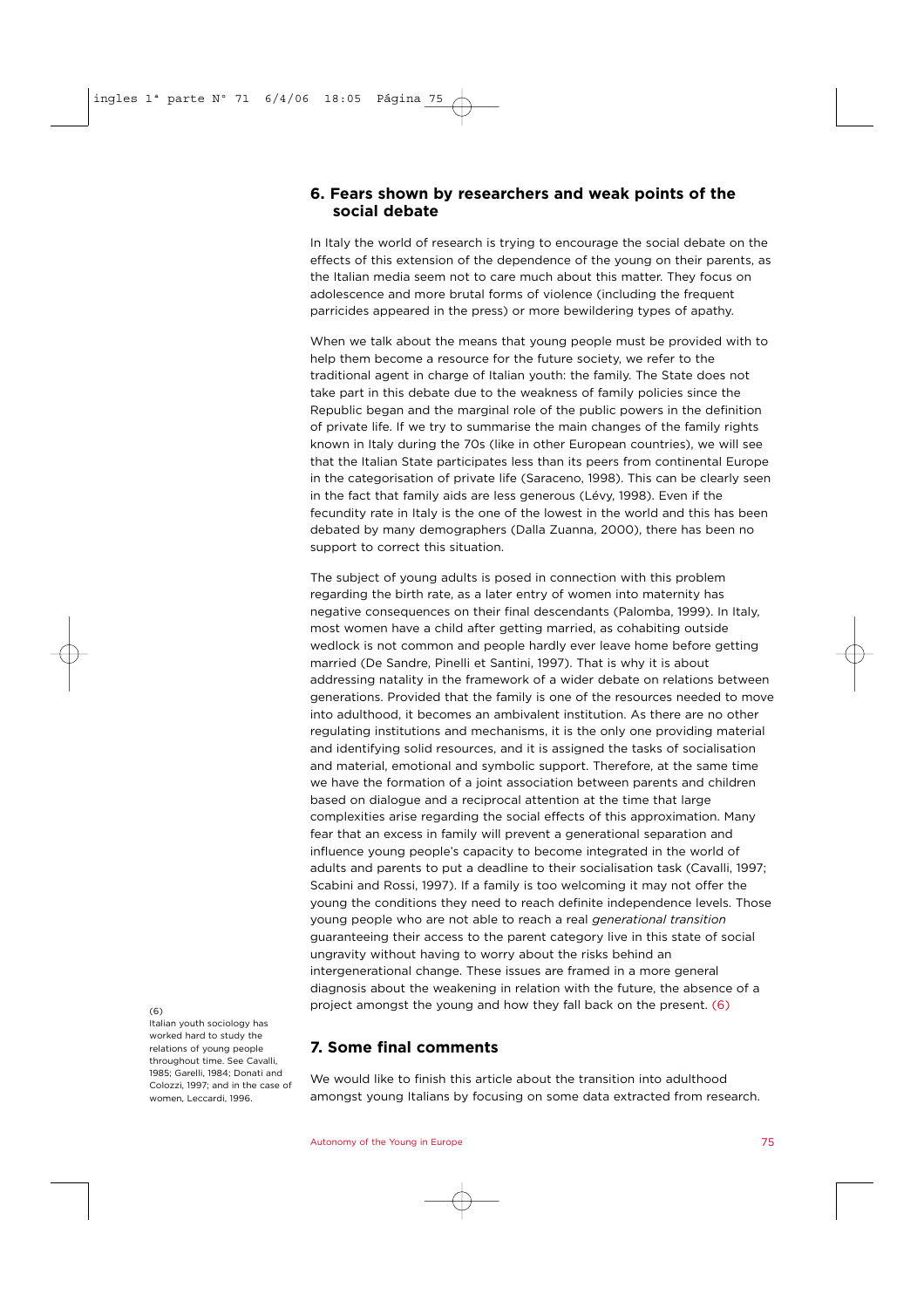The data used by Italian sociologists to this study this phenomenon are obtained from a research protocol that matches most of them to the localisation of sequences throughout life. If we study the paths according to the way we cross the well-known conventional thresholds, few are the elements that allow us to see diversions in the paths, returning to the fact that several categories may be joined. A young person may have an unstable job or spend all his/her time on new training before joining the labour market. People can be autonomous and dependent at the same time (from Singly, 2000; Cicchelli and Martin, 2004). The complexity of the situations a young person can conform at the same time, including private life, is not included in questionnaires, which are inspired in the sequential paradigm of the transition into adulthood. Thus, possibly the tool used by researchers for the last 30 years to analyse the types of changes into adulthood in Italy may have hidden the appearance of a greater individualisation of biographical paths, a phenomenon that, on the other hand, has been noticed through indices.

We can imagine that Italian society is also subjected to the same historical changes than the rest of European countries; not bearing in mind this element would mean condemning young Italians to an invincible otherness that would not allow them to find any common areas with other cultural fields. Nevertheless, it is necessary to modify this universal view with a large dose of particularism, as we will probably not be able to reduce the importance of the role that the history of this country has played. Let's see two examples to this need to take an intermediate position between universalism and particularism, (Breviglieri and Cicchelli, *to be published*). Firstly, if in the Italian case, like in the rest of Southern Europe, the extension of youth does not consider the existence of a period of life between the source family and the new family, researchers must make an effort to create the construction of autonomy of the young in a framework where there are no elements to mark the social ungravity and experimentation phase and where one enters adulthood in an institutionalised manner. Therefore, two are the possibilities: either in Italy young people access adult life straight away without experiencing freedom, so they would not be like the French, German or British young people, or else they can experience this stage of life without having to experience a lack of familiar socialisation. This is why it is necessary to revise the continental and insular definition of social experimentation to understand the Italian reality (Cassano, 1998; Cicchelli, 2001*c*). Instead of defending that the definition assigned to autonomy as the basis of an individual is not at all like the one found in other countries due to an incomplete transition of Italians into modernity, we suggest that another path be followed: maybe the sense awarded to links and their maintenance is different and there might be no contrast between autonomy and dependence. How can we explain then the fact that Italian young people do not complain about their extended dependence on one part and seem to make a virtue out of need on the other? Secondly, as we have already seen, the local translation of the European phenomenon of youth extension is produced in the name of a family specificity that had already been taken into consideration a long time ago and had been condemned in other fields as an Italian cultural aspect*.* (7) Now, we must not allow this explanation to become an indication of a cultural specificity, as it would stop us from taking into consideration the role played by the main factors that have been left aside for a long time, such as the great absence of Italy in the public offers directed to youth or the lack of offers on houses for rent. In other words, we

#### $(7)$

On this section, see the extensive critique about «amoral familiarism» written by American anthropologist Edward Banfield (1958) to characterise the negative impact of the southern families on the participation of individuals in the public scope.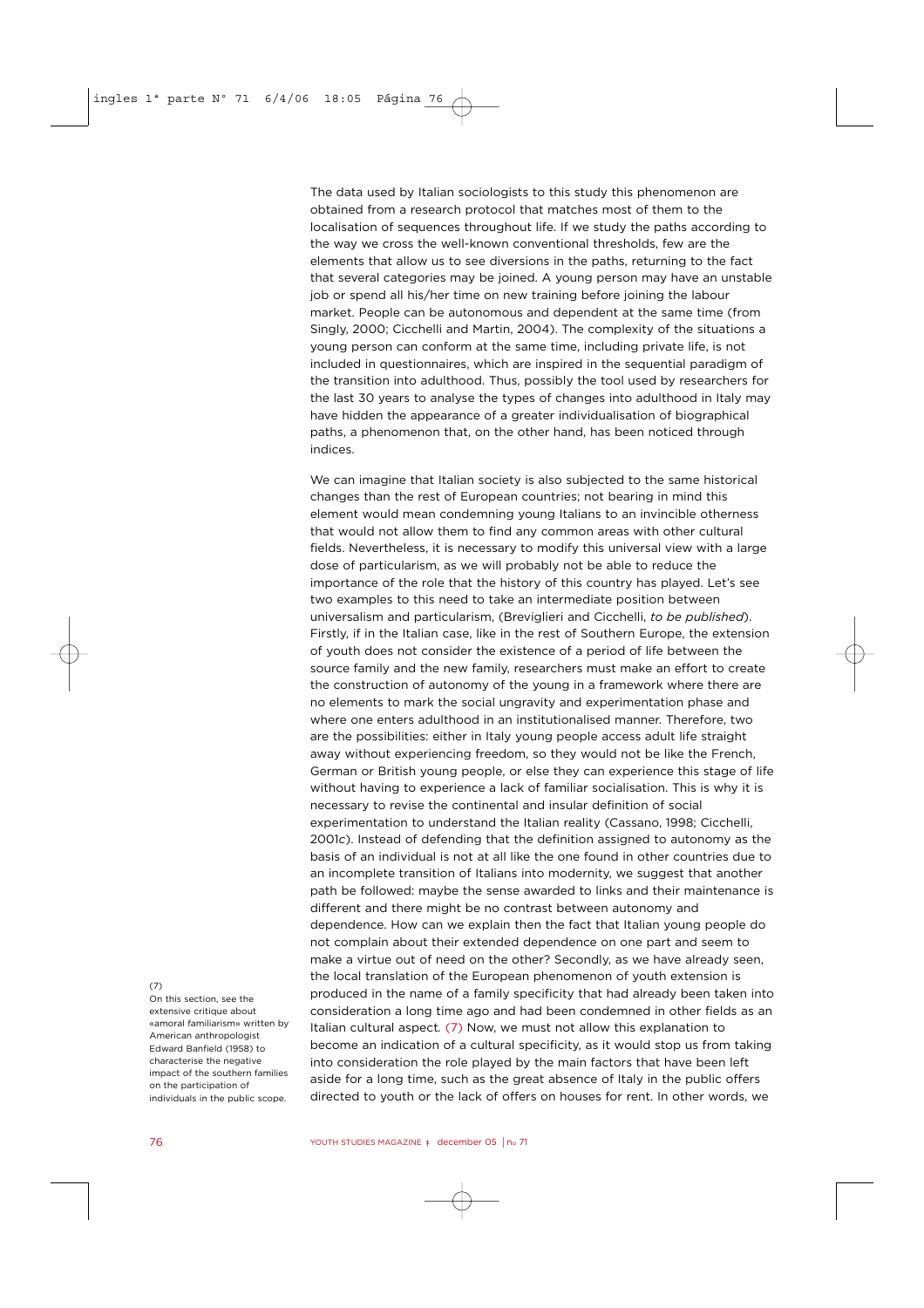must bear in mind that the use of the category of the extended family reactivates and confirms certain conceptions about the role of the private scope in the socialisation of young people, about the place of the interventions of the public scope to deal with its dysfunction, and about the contract (in terms of rights and duties) between generations.

#### **Bibliography**

Angeli, A. Pillati, M. et Rettaroli, R. (1999). "Opinioni e intenzioni di vita di coppia e riproduttive", in De Sandre, P. Pinelli, A. et Santini, A. (1999). (éds), *Nuzialità e fecondità in trasformazione: percorsi e fattori del cambiamento*. Il Mulino, Bologne, 365-379.

Banfield, E. (1958). *The moral basis of a backward society*. Free Press, Glencoe.

Beck, U (1986). *Risikogesellshaft. Auf dem Weg in eine andere Moderne*. Surhkamp, Frankfurt am Main.

Billari, F. et Onagro, F. (1999). "Lasciare la famiglia di origine: quando e perché?", in De Sandre, P. Pinelli, A. et Santini, A. (1999). (éds), *Nuzialità e fecondità in trasformazione: percorsi e fattori del cambiamento*. Il Mulino, Bologne, 327-346.

Biggart, A. *et alii* (2004). *Families and Transitions in Europe*. Research on Social Sciences and Humanities – European Commission, Brussels.

Breviglieri, M. et Cicchelli, V. (*à paraître*). "Comparaison et comparabilité des sociétés méditerranéennes. Par où passe et s'accueille la catégorie d'«adolescent»", in Bidart, C. (*à paraître*). (éd.), *Les transitions vers l'âge adulte. Différenciations sociales et culturelles*. La Dispute, Paris.

Bonifazi, C. *et alii* (1999). *Giovani che non lasciano il nido. Atteggiamenti, speranze, condizioni all'uscita di casa*. Working Paper, (01/99), aprile (http://www.irpps.cnr.it/sito/download/wp1\_99.pdf)

Buzzi, C. (2002). "Transizioni all'età adulta e immagini del futuro", in Buzzi, C. Cavalli, A. et de Lillo, A. (2002). (éds), *Giovani del nuovo secolo. Quinto rapporto IARD sulla condizione giovanile in Italia*. Il Mulino, Bologne, 19-39.

Buzzi, C. Cavalli, A. et de Lillo A. (1997). (éds) *Giovani verso il Duemila. Quarto rapporto IARD sulla condizione giovanile in Italia*. Il Mulino, Bologne.

Buzzi, C. Cavalli, A. et de Lillo A. (2002). (éds) *Giovani del nuovo secolo. Quinto rapporto IARD sulla condizione giovanile in Italia*. Il Mulino, Bologne.

Carrà Mattini, E. (2001). "Famiglia e transizione generazionale: dall'adolescenza all'età adulta", in G. Rossi (2001). (éd), *Lezioni di sociologia della famiglia*, Carocci, Rome, 129-166.

Cassano F. (1998). *Il pensiero meridiano*, Laterza, Rome-Bari.

Castiglioni, M. (1999). "Analisi differenziale della nuzialità", in De Sandre, P. Pinelli, A. et Santini, A. (1999). (éds), *Nuzialità e fecondità in trasformazione: percorsi e fattori del cambiamento*. Il Mulino, Bologne, 347-364.

Cavalli, A. (1985). (éd) *Il tempo dei giovani*. Il Mulino, Bologne.

Cavalli A., (1997), "La lunga transizione all'età adulta" *Il Mulino*. (XLVI/1), 38-45.

Cavalli, A. (2002). "Conclusioni: giovani italiani e giovani europei", in Buzzi, C. Cavalli, A. et de Lillo, A. (2002). (éds), *Giovani del nuovo secolo. Quinto rapporto IARD sulla condizione giovanile in Italia*. Il Mulino, Bologne, 511-521.

Cavalli, A. *et alii* (1984). *Giovani oggi*. Il Mulino, Bologne.

Cavalli, A. et de Lillo, A. (1988). (éds) *Giovani anni '80. Secondo rapporto IARD sulla condizione giovanile in Italia*. Il Mulino, Bologne.

Cavalli, A. et de Lillo, A. (1993). (éds) *Giovani anni '90. Terzo rapporto IARD sulla condizione giovanile in Italia*. Il Mulino, Bologne.

Cavalli, A. Galland, O. (1993). (éds) *L'allongement de la jeunesse*. Actes Sud, Arles.

Chambaz, Ch. (2001), "Les jeunes adultes en Europe: indépendance résidentielle, activité, ressources" *Recherches et Prévisions*. (65), 53-72.

Cicchelli, V. (2001*a*). "La dépendance familiale des jeunes adultes en France et en Italie. Une différence de traitement social et académique" *Recherches et Prévisions*. (65), 31-38.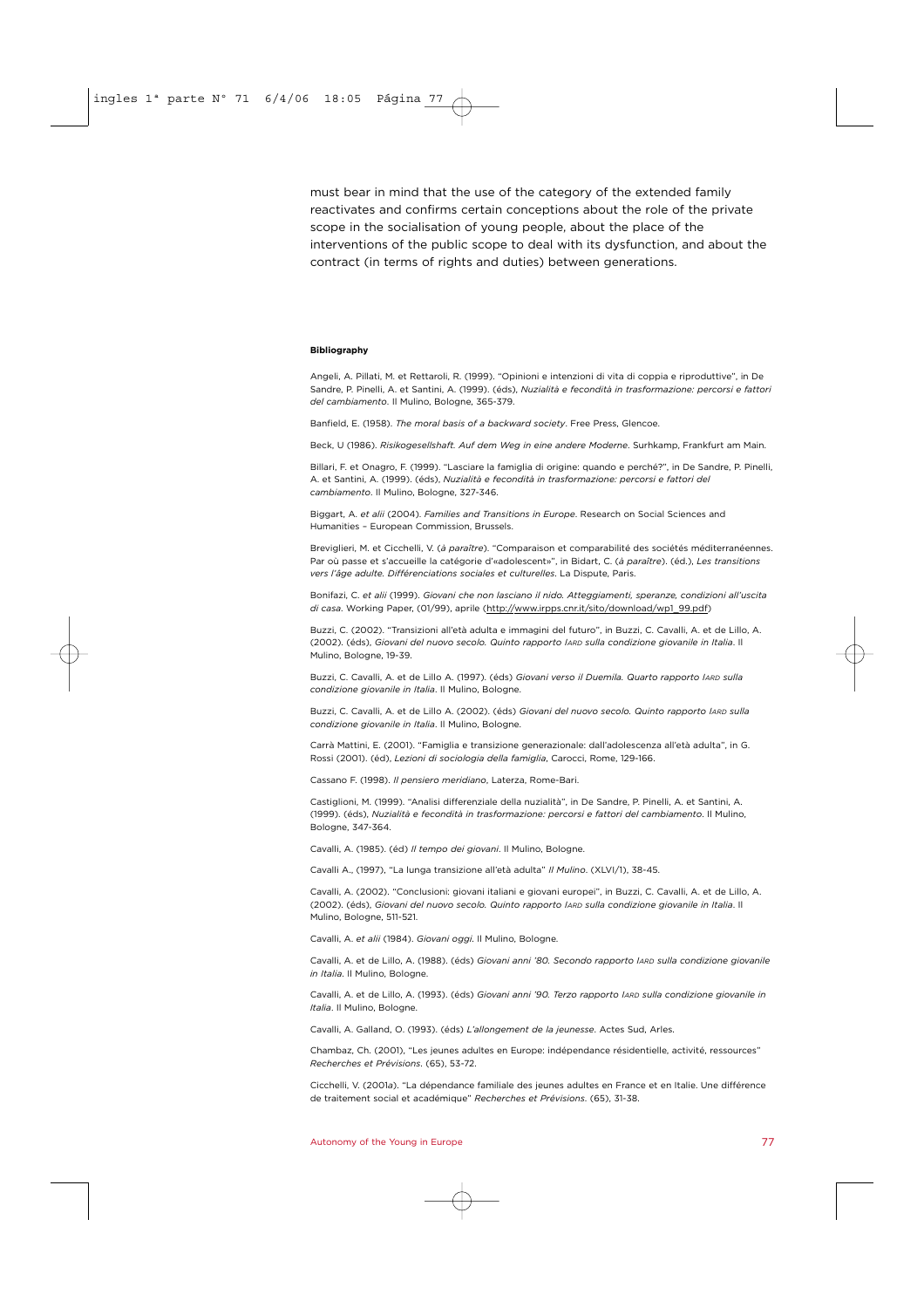Cicchelli, V. (2001*b*). *La construction de l'autonomie. Parents et jeunes adultes face aux études*. PUF, Paris.

Cicchelli, V. (2001*c*) "Les jeunes adultes comme object théorique" *Recherches et Prévisions*. (65), 5-18.

Cicchelli, V. et Merico, M. (2001). "Adolescence et jeunesse au XX<sup>e</sup> siècle. Une esquisse de comparaison entre la tradition sociologique américaine et sa réception en Europe", in *Les jeunes de 1950 à 2000. Un bilan des évolution*. Injep, Paris, 207-230.

Cicchelli, V. et Martin, C., (2004), "Young adults in France: Becoming Adult in the Context of Increased Autonomy and Dependency" *Journal of Comparative families studies*. (XXXV-4), 615-626.

Corijn, M. et Klijzing, E. (2001). (éds) *Transitions to Adulthood in Europe*. Kluwer Academic Publishers, Brussels.

Cortese, A. (2000). "Giovani e lavoro nel Mezzogiorno: le carriere del precariato fra Stato e mercato" *Sociologia del lavoro*. (1-2), 302-310.

Crespi, F. (2002). (éd) *Le rappresentazioni sociali dei giovani in Italia*. Carocci, Rome.

Dalla Zuanna, G. (2000). "Politiche amichevoli verso le nascite (con qualche possibilità di successo)" *Il Mulino*. (XLIX/2), 235-252.

Decanini, C. R. et Palomba, R. (1999). "I giovani in famiglia: quanti, con chi", in Bonifazi, C. *et alii* (1999). *Giovani che non lasciano il nido. Atteggiamenti, speranze, condizioni all'uscita di casa*. Working Paper, (01/99), aprile, 9-12 (http://www.irpps.cnr.it/sito/download/wp1\_99.pdf)

De Sandre, P. Pinelli, A. et Santini, A. (1999). (éds), *Nuzialità e fecondità in trasformazione: percorsi e fattori del cambiamento*. Il Mulino, Bologne.

Donati, P. (1988). "La "famiglia prolungata" del giovane-adulto come prodotto delle società complesse: verso nuove selezioni" *Studi Interdisciplinari sulla famiglia*. (7), 7-19.

Donati, P. et Colozzi, I. (1997). (éds), *Giovani e generzioni. Quando si cresce in una società eticamente neutra*. Il Mulino, Bologne.

du Bois-Reymond, M. et López Blasco, A. (2004). "Transiciones tipo yo-yo y trayectorias fallidas: hacia las Políticas integradas de Transición para los jóvenes europeos" (Yo-yo transitions and failed paths: towards integrated Transition policies for the European young) *Revista Juventud (Youth Magazine)*. (65), 11-29.

EGRIS (2001). "Misleading Trajectories: Transition Dilemmas of Young Adults in Europe" *Journal of Youth Studies*. (4/1), 101–118.

Evans, K. et Furlong, A. (2000). "Niches, transitions, trajectoires… De quelques théories et représentations des passages de la jeunesse" *Lien social et politiques*. (43), 41-48.

Facchini, C. (2002). "La permanenza dei giovani nelle famiglie di origine", in Buzzi, C. Cavalli, A. et de Lillo A. (1997). (éds) *Giovani verso il Duemila. Quarto rapporto IARD sulla condizione giovanile in Italia*. Il Mulino, Bologne, 159-186.

Furlong, A. Cartmel, F. (1997). *Young people and Social Change*. Open University Press, Buckingham.

Fussel, E. (2002). "The Transition to Adulthood in Aging Society" *The Annals of American Academy*. (580), 16-39.

Galland, O. (1990). "Un nouvel âge de la vie " *Revue Française de Sociologie*. (XXXI), 529-551.

Galland, O. (2000), *Sociologie de la jeunesse*. Armand Colin, Paris.

Garelli, F. (1984). *La generazione della vita quotidiana. I giovani in una società differenziata*. Bologna, Il Mulino.

Hogan, D.P. (1978). "The variable order of events in the life course" *American Sociological Review*. (43/4), 573-586.

Hogan D. P. et Astone N. M., 1986, « The transition to adulthood » *Annual Review of Sociology*. (12), 109- 130.

Iedema, J. *et alii* (1997). **"**Transitions into Independence: A Comparison of Cohorts Born since 1930 in The Netherlands" *European Sociological Review*. (13/2), 117-137.

Keniston, K. (1968). *Young Radicals. Notes on Committed Youth*. Harcourt Brace Jovanovich Inc., New York.

Keniston, K. (1971). *Youth and Dissent. The rise of a New Opposition*. Harcourt Brace Jovanovich Inc., New York.

Leccardi, C. (1996). *Futuro breve. Le giovani donne e il futuro*. Rosenberg & Sellier, Torino.

Leccardi, C. (2005). "Facing uncertainty. Temporality and biographies in the new century" *Young.*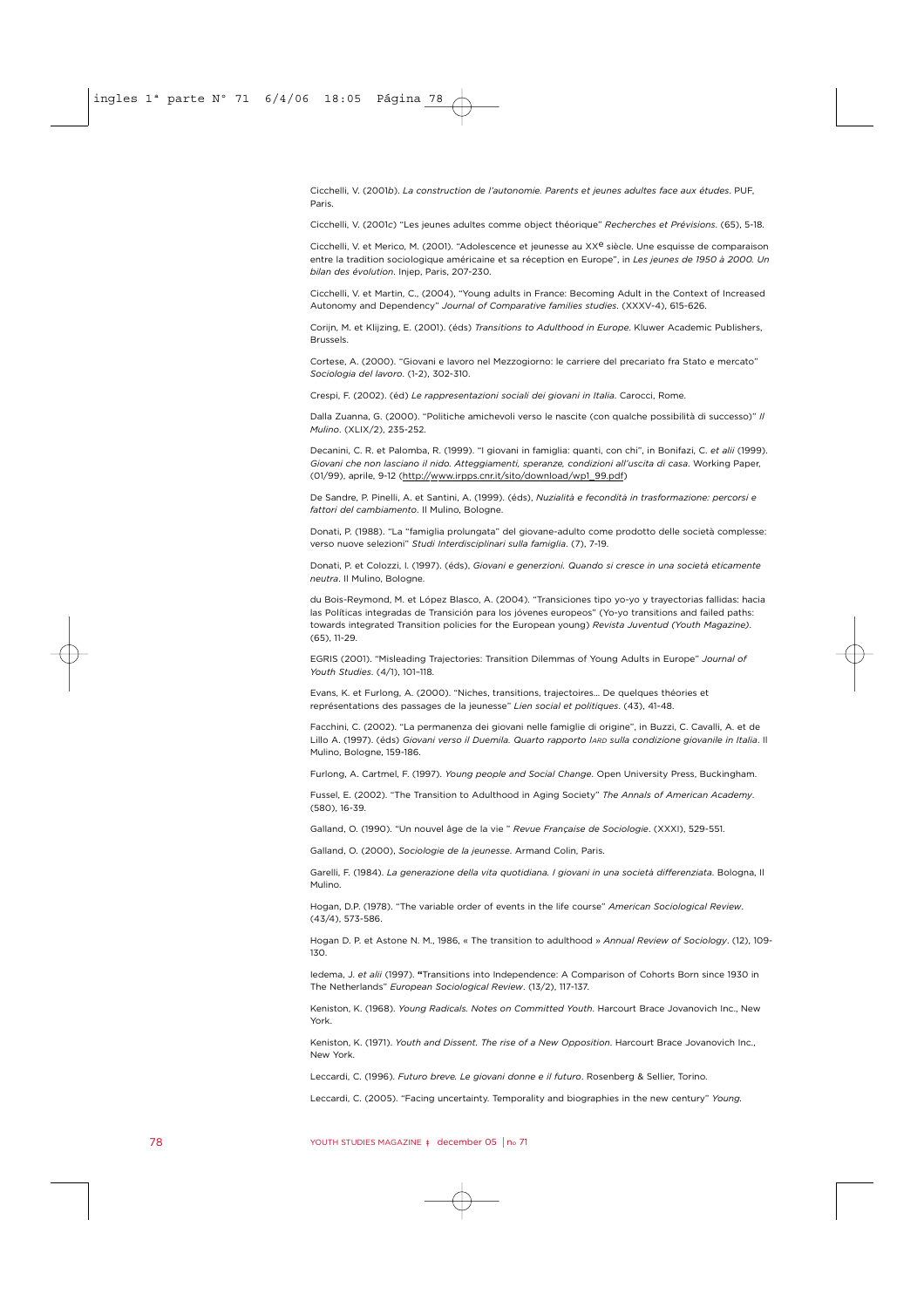*Nordic Journal of Youth Research*. (13/2), 123–146.

Leccardi, C. (2005). "I tempi di vita tra accelerazione e lentezza", in Crespi, F. (2005). (éd), *Tempo vola. L'esperienza del tempo nella società contemporanea*. Il Mulino, Bologne, 49-85.

Lévy, M.L. (1998), "Politiques familiales en Europe" *Population et sociétés*. (340), 1-4.

Marini, M. M. (1984). "Age and Sequencing Norms in the Transition to Adulthood" *Social Forces*. (63/1), 229-244.

Merico, M. (2002). (èd) *Giovani come. Per una sociologia della condizione giovanile in Italia*. Liguori, **Naples** 

Merico, M. (2004). *Giovani e società*. Carocci, Rome.

Modell, J. *et alii* (1976). "Social change and transition to adulthood in historical perspective" *Journal of family History*. (1/1), 7-32.

Ongaro, F. (2001). "Transition to adulthood in Italy", in Corijn, M. et Klijzing, E. (2001). (éds) *Transitions to Adulthood in Europe*, Kluwer Academic Publishers, Brussels.

Palomba, R. (1999). "La linea d'ombra", in Bonifazi C. *et alii* (1999). *Giovani che non lasciano il nido. Atteggiamenti, speranze, condizioni all'uscita di casa*. Working Paper, (01/99), aprile, 3-8, (http://www.irpps.cnr.it/sito/download/wp1\_99.pdf)

Pisati, M. (2002). "La transizione all'età adulta", in Schizzerotto, A. (2002). (éd) *Vite ineguali. Disuguaglianze e corsi di vita nell'Italia contemporanea*. Il Mulino, Bologne, 89-139.

Pugliese, E. (1993). *Sociologia della disoccupazione*. Il Mulino, Bologne.

Rauty, R. (1989). *Studi e ricerche sulla questione giovanile. 1970/1987*. Editori Riuniti, Rome.

Rettaroli, R. (1992). "L'età al matrimonio", in Barbagli, M. et Kertzer, D. (1992). (éds), *Storia della famiglia italiana (1750-1950)*. Il Mulino, Bologna, 63-102.

Rusconi, A. (2004). "Different Pathways out of the parental home: A comparison of West-Germany and Italy" *Journal of Comparative Families Studies*. (XXXV-4), 627-650.

Santoro, M. (2004). *Recenti trasformazioni dei processi di transizione all'età adulta in Europa*. Working papers del Dipartimento di Studi sociali e politici, University of Milan, n. 9.

Saraceno, C. (1986). (éd) *Età e corso della vita*. Il Mulino, Bologne.

Saraceno, C. (1998). *Mutamenti della famiglia e politiche sociali della famiglia*. Il Mulino, Bologne.

Saraceno, C. (2000), "«Italiani, fate più figli». Giovani generazioni e scelte demografiche" *Il Mulino*. (XLIX/2) 225-234.

Scabini, E. et Cigoli, V. (1997). "Famiglie con giovani adulti: un rallentamento evolutivo o una interruzione nel passaggio generazionale?", in Scabini, E. et Rossi, G. (1997). (éds) *Giovani in famiglia tra autonomia e dipendenza*. Vita e Pensiero, Milan, 16, 19-44.

Scabini, E. et Rossi, G. (1997). (éds) *Giovani in famiglia tra autonomia e dipendenza*. Vita e Pensiero, Milan.

Schizzerotto, A. (2002). (éd) *Vite ineguali. Disuguaglianze e corsi di vita nell'Italia contemporanea*. Il Mulino, Bologne.

Singly, F. de (2000). "Penser autrement la jeunesse" *Lien social et Politiques*. (43) 9-22.

Singly, F. de et Cicchelli, V. (2003). "Contemporary Families: Social Reproduction and Personal Fulfilment», in Kertzer, D. et Barbagli M. (2003). (eds), *Family Life in the Twentieth Century (Vol. 3)*. Yale University Press, London, 311-349.